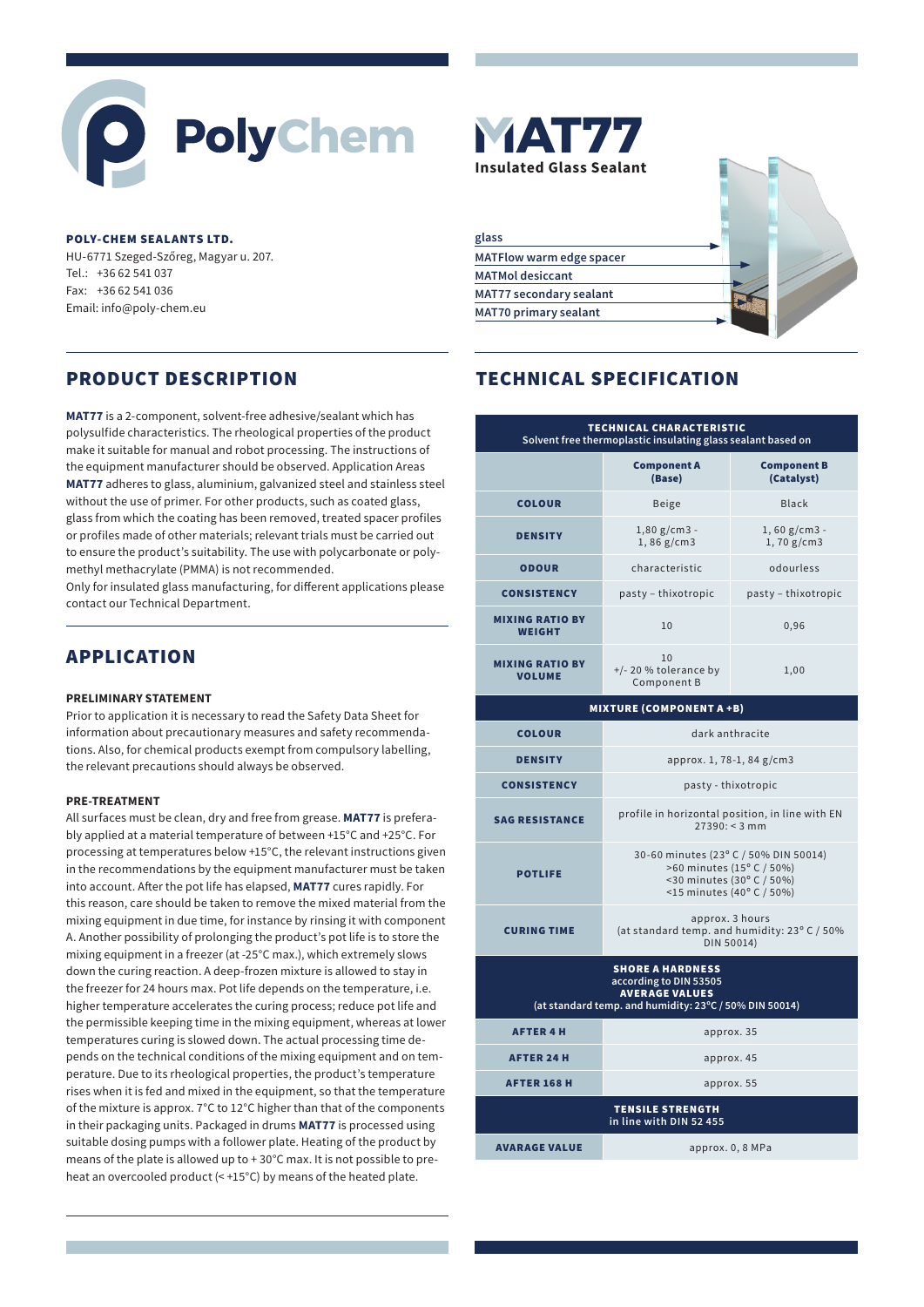# STORAGE

#### **FROST-SENSITIVE**

None. Prior to processing, the product must be brought to a suitable processing temperature (see relevant information).

#### **RECOMMENDED STORAGE TEMPERATURE**

 +15°C to +25°C. Must be protected from direct sunlight and/or thermal radiation. Storage at temperature between -20°C and +15°C does not cause damages to the product, but requires a sufficiently long preheating time. Depending on the time the product is exposed to cold, its preheating may need several weeks. When stored at temperatures > +25°C, the product's properties such as viscosity, sag resistance, potlife and curing time are affected.

# **SHELF LIFE**

9 months original closed packaging.

# HAZARD INDICATIONS SAFETY RECOM-MENDATIONS TRANSPORT REGULA-TIONS

See Safety Data Sheet

# **Drum kit** 100 kg of component A 10 kg of component B 300 kg of component A 30 kg of component B 336 kg of component A 31 kg of component B 190 liters of component A 19 liters of component B **Box kit** 10 kg of component A 1 kg of component B 30 kg of component A 3 kg of component B

PACKAGING

#### DISCLAIMER:

The information, specified in this Product Information, is based on careful laboratory tests and prevailing practical experience. The information is not binding, which is also generally true for our practical customer service, given verbally, in writing and by tests, since, on account of the diversity of applications and use, also including possible industrial property rights of third parties, we cannot assume any responsibility. Analysis results and all information regarding state and suitability of our products are only guidelines with no obligation on our part, unless they have been guaranteed expressly in writing. We advise determining the suitability of our products with respect to their suitability for the intended use and application technology by adequate testing. In addition, our General Sales and Delivery Conditions are applicable.

This Technical Data Sheet supersedes all previous editions.